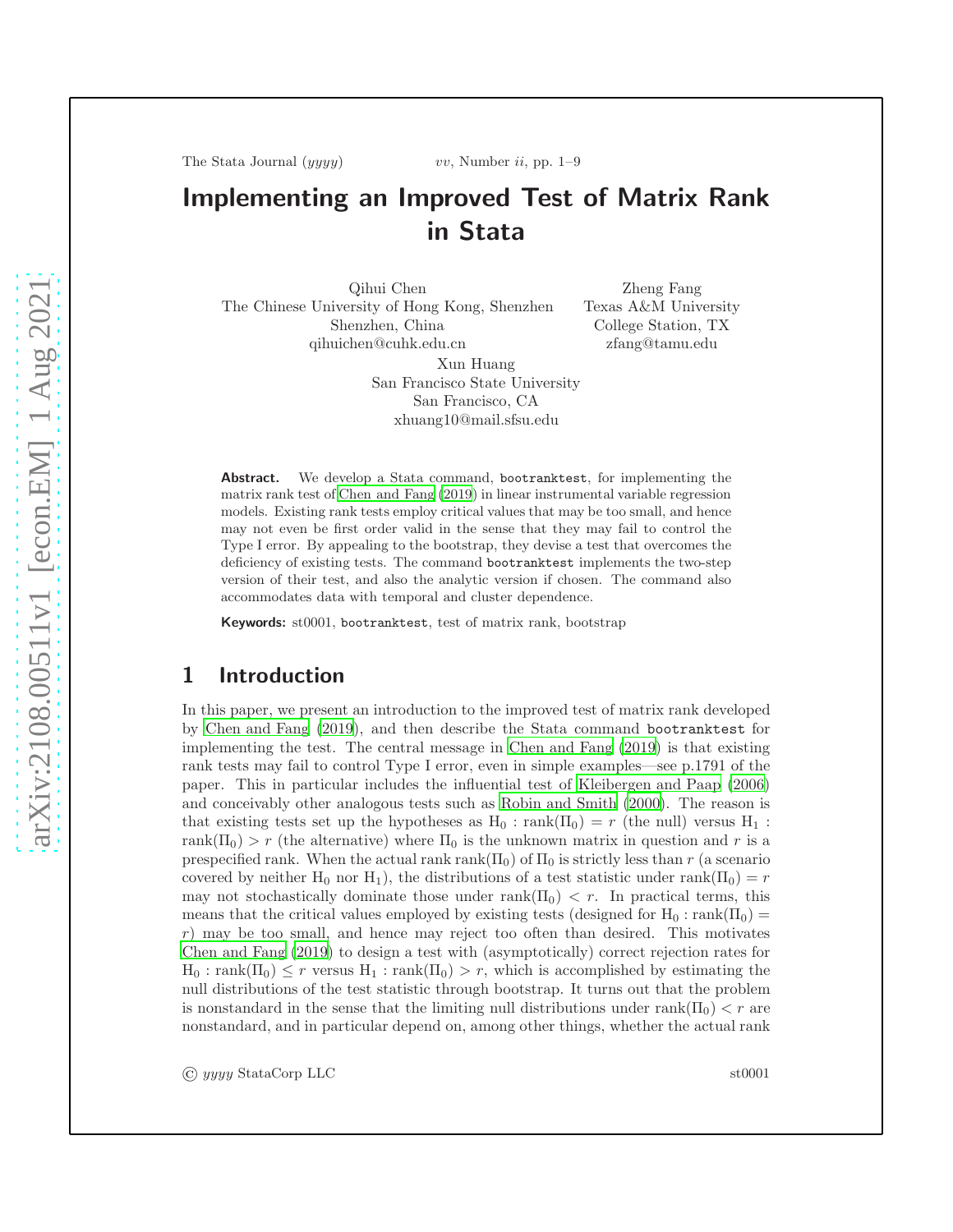#### 2 An Improved Test of Matrix Rank

of  $\Pi_0$  is smaller than the hypothesized value r. On the other hand, if rank( $\Pi_0$ ) = r, their result uncovers the usual  $\chi^2$  or  $\chi^2$ -type limiting distributions.

The remainder of this paper is organized as follows. Section [2](#page-1-0) lays out the framework of [Chen and Fang \(2019\)](#page-8-0), while Section [3](#page-3-0) presents the implementation details. Section [4](#page-5-0) shows how to install the package, and Section [5](#page-5-1) describes the command bootranktest in details. Section [6](#page-6-0) illustrates the use of the command in an empirical example. Throughout, we let  $\mathbf{M}^{m \times k}$  be the collection of all  $m \times k$  matrices. For  $A \in \mathbf{M}^{m \times k}$ , we denote the transpose of A by  $A^{\dagger}$ . Finally,  $I_k$  denotes the identity matrix of size k.

## <span id="page-1-0"></span>2 Framework

[Chen and Fang \(2019\)](#page-8-0) deal with a general unknown matrix  $\Pi_0 \in \mathbf{M}^{m \times k}$ . Without loss of generality, we may assume  $m \geq k$ , by taking the transpose of  $\Pi_0$  if necessary. The hypotheses are formulated as: for a prespecified integer  $r$ ,

<span id="page-1-1"></span>
$$
H_0: rank(\Pi_0) \le r \qquad vs. \qquad H_0: rank(\Pi_0) > r. \tag{1}
$$

In many cases,  $r = k - 1$  which amounts to testing whether  $\Pi_0$  has full (column) rank. This paper focuses on the canonical linear instrumental variable (IV) regression setup where  $\Pi_0$  is a matrix of population coefficients in the first stage regression of a vector of endogenous variables on a vector of exogenous variables.

As a first step, we recall the singular value decomposition (SVD), which underlies the test of [Chen and Fang \(2019\)](#page-8-0) as well as those of [Robin and Smith \(2000\)](#page-8-2) and [Kleibergen and Paap \(2006\)](#page-8-1). The SVD may be viewed as a generalization of the eigendecomposition (or spectral decomposition) that are applicable to only square matrices to possibly rectangular matrices. When applied to  $\Pi_0$ , we may write

<span id="page-1-2"></span>
$$
\Pi_0 = P_0 \Sigma_0 Q_0^{\dagger},\tag{2}
$$

where  $P_0 \in \mathbf{M}^{m \times m}$  and  $Q_0 \in \mathbf{M}^{k \times k}$  are orthornormal matrices (i.e., they satisfy  $P_0 P_0^{\dagger} =$ I<sub>m</sub> and  $Q_0Q_0^T = I_k$ , and  $\Sigma_0 \in \mathbf{M}^{m \times k}$  is a diagonal matrix with its diagonal entries (called singular values of  $\Pi_0$ ) in descending order. The singular values of  $\Pi_0$  equal the square roots of the eigenvalues of the positive semidefinite matrix  $\Pi_0^{\dagger} \Pi_0$ , and hence are nonnegative. Since both  $P_0$  and  $Q_0$  are invertible (square) matrices, the rank of  $\Pi_0$  is precisely the rank of  $\Sigma_0$ . Thus, a test for [\(1\)](#page-1-1) may be based on  $\Sigma_0$ . To this end, we let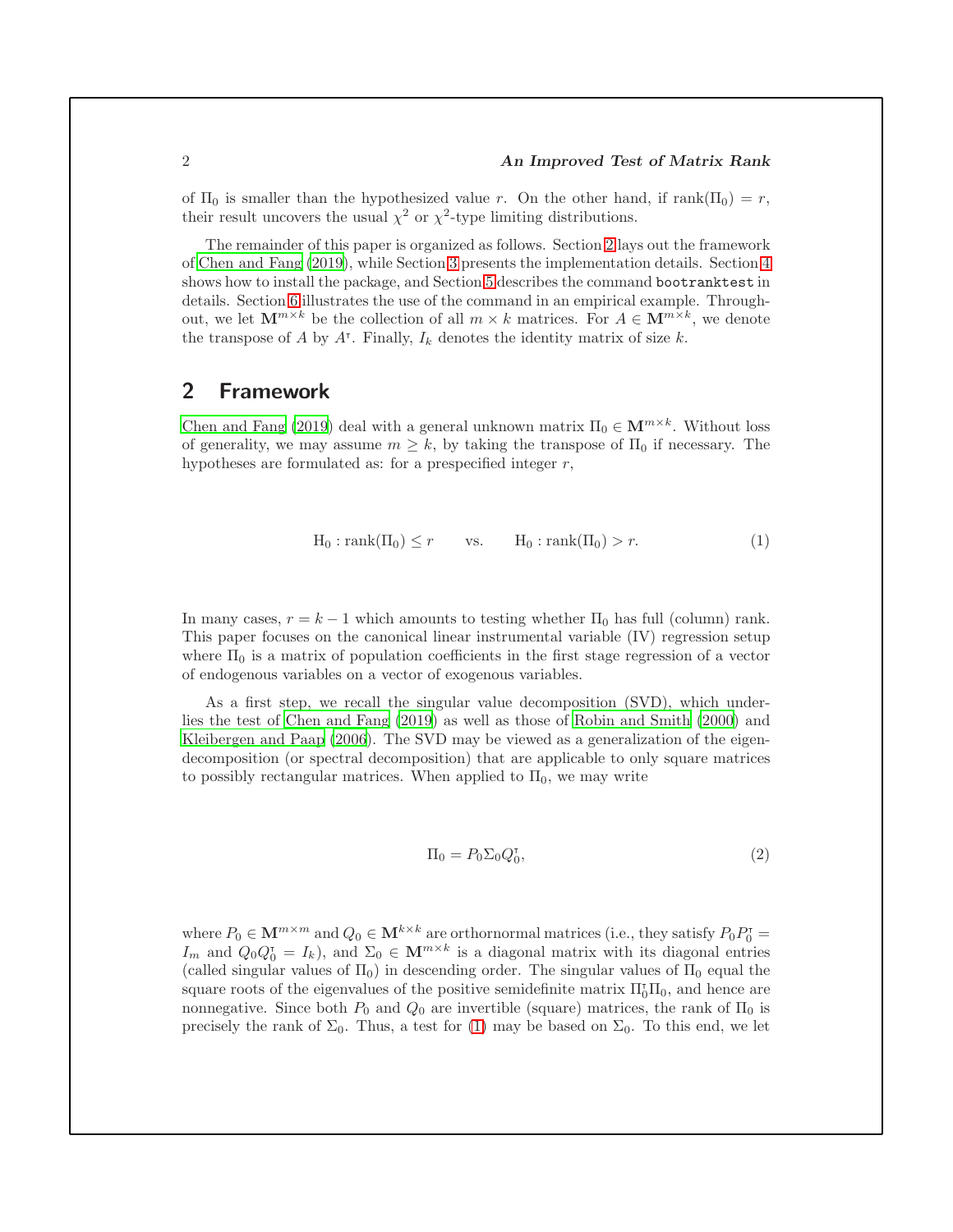$r_0 \equiv \text{rank}(\Pi_0)$  (the true rank of  $\Pi_0$ ) and note the following block form of [\(2\)](#page-1-2):

$$
\Pi_0 = [P_{0,1}, P_{0,2}] \begin{bmatrix} \sigma_{0,1} & \cdots & 0 & 0 & \cdots & 0 \\ \vdots & \ddots & \vdots & \vdots & \ddots & \vdots \\ 0 & \cdots & \sigma_{0,r_0} & 0 & \cdots & 0 \\ 0 & \cdots & 0 & \sigma_{0,r_0+1} & \cdots & 0 \\ \vdots & \ddots & \vdots & \vdots & \ddots & \vdots \\ 0 & \cdots & 0 & 0 & \cdots & \sigma_{0,k} \\ 0 & \cdots & 0 & 0 & \cdots & 0 \\ \vdots & \ddots & \vdots & \vdots & \ddots & \vdots \\ 0 & \cdots & 0 & 0 & \cdots & 0 \end{bmatrix} [Q_{0,1}, Q_{0,2}]^{\mathsf{T}}, \qquad (3)
$$

where  $\sigma_{0,i} \equiv \sigma_i(\Pi_0)$  is the *j*th largest singular value of  $\Pi_0$ ,  $P_{0,1}$  (resp.  $P_{0,2}$ ) consists of the first  $r_0$  (resp. last  $k - r_0$ ) columns of  $P_0$  associated with the nonzero (resp. zero) singular values of  $\Pi_0$ , and  $Q_{0,1}$  and  $Q_{0,2}$  are similar submatrices of  $Q_0$ . Thus,  $H_0$  holds if and only if the  $k - r$  smallest singular values of  $\Pi_0$  are zero. That is,  $H_0$  is equivalent to  $\sigma_{r+1}(\Pi_0) = \cdots = \sigma_k(\Pi_0) = 0$ . Therefore, [\(1\)](#page-1-1) may be equivalently formulated as

$$
H_0: \phi(\Pi_0) = 0
$$
 vs.  $H_1: \phi(\Pi_0) > 0,$  (4)

where  $\phi(\Pi_0) \equiv \sum_{j=r+1}^k \sigma_j^2(\Pi_0)$  is simply the sum of the  $k-r$  smallest squared singular values of  $\Pi_0$ . While there are other possible choices other than taking squares, the formulation in [\(4\)](#page-2-0) leads to  $\chi^2$ -type limiting distributions when rank( $\Pi_0$ ) = r, as derived in [Robin and Smith \(2000\)](#page-8-2) and [Kleibergen and Paap \(2006\)](#page-8-1).

In light of [\(4\)](#page-2-0), [Chen and Fang \(2019\)](#page-8-0) employ the recaled plug-in statistic  $n\phi(\hat{\Pi}_n)$ for an estimator  $\hat{\Pi}_n$  of  $\Pi_0$ , and reject  $H_0$  if  $n\phi(\hat{\Pi}_n)$  is large (i.e., larger than the critical value). In the linear IV setup,  $\hat{\Pi}_n$  is just the ordinary least square (OLS) estimator. To obtain the critical value, [Chen and Fang \(2019\)](#page-8-0) establish that

<span id="page-2-1"></span>
$$
n\phi(\hat{\Pi}_n) \stackrel{L}{\to} \sum_{j=r-r_0+1}^{k-r_0} \sigma_j^2(P_{0,2}^{\tau} \mathcal{M} Q_{0,2}),\tag{5}
$$

where  $\stackrel{L}{\to}$  signifies convergence in distribution, and  $\mathcal{M} \in \mathcal{M}^{m \times k}$  is the asymptotic distribution of  $\hat{\Pi}_n$ , i.e.,  $\sqrt{n} \{\hat{\Pi}_n - \Pi_0\} \stackrel{L}{\rightarrow} \mathcal{M}$ . Thus, just like we use quantiles of the standard normal distribution as critical values for the standard t-test, we may set the critical values for  $n\phi(\hat{\Pi}_n)$  to be the quantiles of the limiting distribution in [\(5\)](#page-2-1), only that it is unknown due to the presence of the unknowns  $\mathcal{M}, P_{0,2}, Q_{0,2}$  and critically  $r_0$ . The result [\(5\)](#page-2-1), however, also suggests that this distribution may be estimated by replacing these unknowns with their estimated counterparts.

The estimation of (the distribution of)  $\mathcal M$  may be accomplished by bootstrap. In the linear IV example, we may simply take the bootstrap estimator  $\mathcal{M}_n^* = \sqrt{n} \{\hat{\Pi}_n^* - \hat{\Pi}_n\},\$ 

<span id="page-2-0"></span>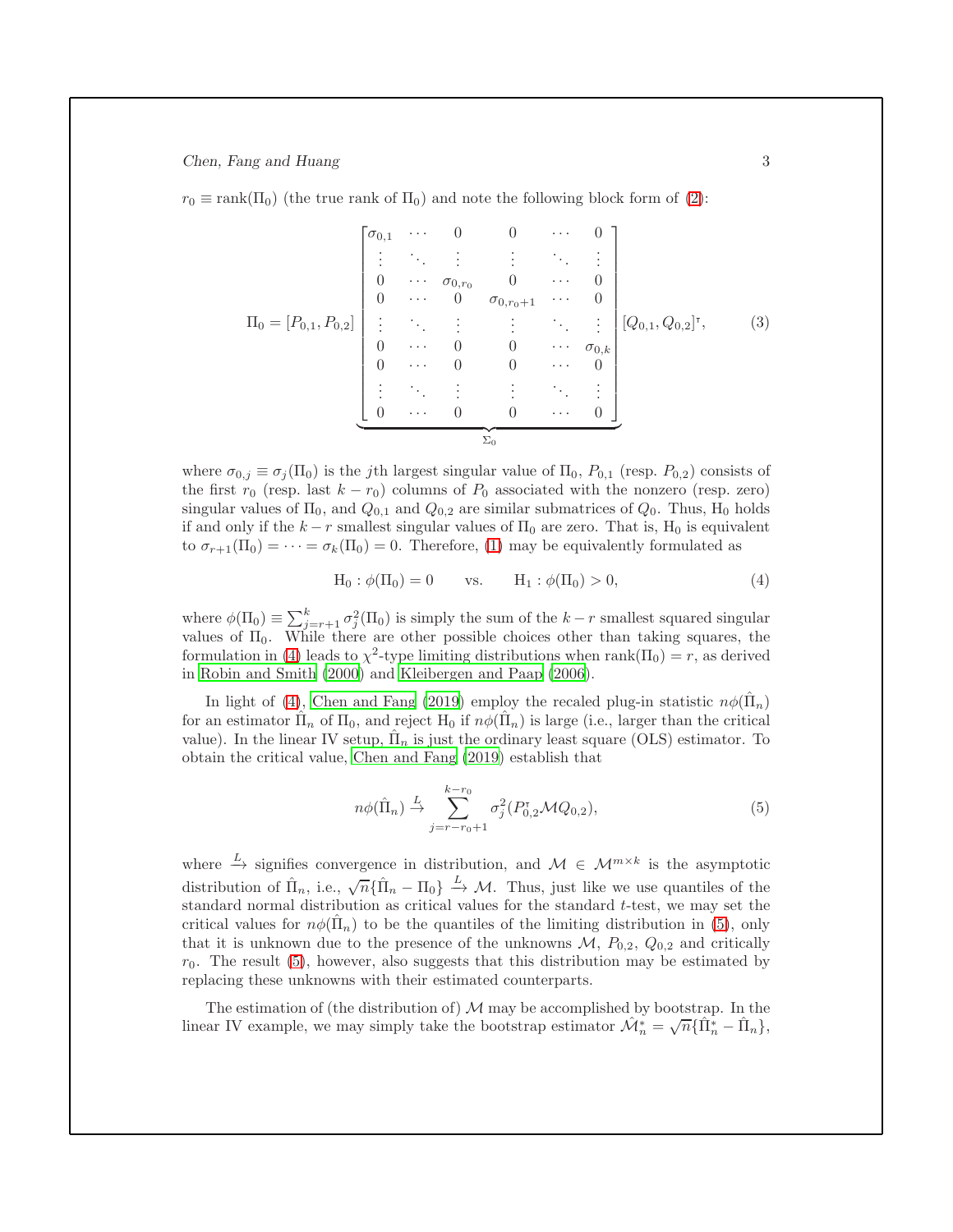#### 4 An Improved Test of Matrix Rank

where  $\hat{\Pi}_n^*$  is the first stage OLS estimator based on the bootstrap sample (rather than the original data). The matrices  $P_{0,2}$  and  $Q_{0,2}$  may be estimated by their sample analogs  $\hat{P}_{n,2}$  and  $\hat{Q}_{n,2}$  based on the SVD of  $\hat{\Pi}_n$  for a given estimator  $\hat{r}_n$  of  $r_0$ . Depending on how  $\hat{r}_n$  is obtained, [Chen and Fang \(2019\)](#page-8-0) develop two versions of their test. One estimator is constructed by counting the number of singular values of  $\hat{\Pi}_n$  that are "different" from zero. For this, we need a threshold parameter  $\kappa_n$  that is of smaller magnitude than  $n^{-1/2}$  (e.g.,  $\kappa_n = n^{1-\frac{4}{3}}$ ). Then we may set

$$
\hat{r}_n = \max\{j = 1, \dots, r : \sigma_j(\hat{\Pi}_n) \ge \kappa_n\}
$$
\n(6)

if the set is nonempty and  $\hat{r}_n = 0$  otherwise. In turn, for a significance level  $\alpha \in (0,1)$ (e.g.,  $\alpha = 5\%$ ), one may set the critical value to the  $1 - \alpha$  conditional quantile (given the data), denoted by  $\hat{c}_{n,1-\alpha}$ , of

<span id="page-3-5"></span><span id="page-3-1"></span>
$$
\sum_{j=r-\hat{r}_n+1}^{k-\hat{r}_n} \sigma_j^2(\hat{P}_{2,n}^{\mathsf{T}}\hat{\mathcal{M}}_n^*\hat{Q}_{2,n}),\tag{7}
$$

and reject H<sub>0</sub> if  $n\phi(\hat{\Pi}_n) > \hat{c}_{n,1-\alpha}$ . This is called the analytic approach. Alternatively, one may obtain  $\hat{r}_n$  via a sequential testing procedure based on the test of [Kleibergen and Paap \(2006\)](#page-8-1) at a user-specified level  $\beta \in (0, \alpha)$ . Such an estimator coincides with the true rank  $r_0$  of  $\Pi_0$  with probability  $1-\beta$  (a high probability) in large samples. If  $\hat{r}_n > r$ , reject H<sub>0</sub>. Otherwise, take  $1-\alpha+\beta$  conditional quantile  $\hat{c}_{n,1-\alpha+\beta}$  of [\(7\)](#page-3-1), and reject H<sub>0</sub> if  $n\phi(\hat{\Pi}_n) > \hat{c}_{n,1-\alpha+\beta}$ . This is called the two-step approach. In both cases, the asymptotic null rejection rates are shown to be no larger than  $\alpha$ , regardless of whether rank $(\Pi_0) = r$  or rank $(\Pi_0) < r$ .

## <span id="page-3-0"></span>3 Implementation details

As mentioned previously, we focus on the canonical linear IV regression setup. Specifically, we consider the following first stage regression

<span id="page-3-3"></span><span id="page-3-2"></span>
$$
X = \Pi_0^{\mathsf{T}} Z + \Gamma_0^{\mathsf{T}} W + u,\tag{8}
$$

where  $X \in \mathbf{R}^k$  is a vector of endogenous variables,  $Z \in \mathbf{R}^m$  is a vector of nonconstant exogenous IVs,  $W \in \mathbb{R}^{\ell}$  is a vector of exogenous controls which may contain a constant, and u is the error term. Let  $\{X_i, Z_i, W_i\}_{i=1}^n$  be a sample of  $(X, Z, W)$ , which may exhibit temporal or cluster dependence. The OLS estimator  $\hat{\Pi}_n$  of  $\Pi_0$  is

$$
\hat{\Pi}_n = (\mathbf{Z}^\dagger M_{\mathbf{W}} \mathbf{Z})^{-1} \mathbf{Z}^\dagger M_{\mathbf{W}} \mathbf{X},\tag{9}
$$

where  $M_{\mathbf{W}} = I_n - \mathbf{W}(\mathbf{W}^{\dagger}\mathbf{W})^{-1}\mathbf{W}, \mathbf{X} = (X_1, \ldots, X_n)^{\dagger}, \mathbf{Z} = (Z_1, \ldots, Z_n)^{\dagger}, \text{ and}$  $\mathbf{W} = (W_1, \ldots, W_n)^{\dagger}$ . To obtain the bootstrap estimator  $\hat{\Pi}_n^*$ , we use the residual based bootstrap. Let  $\{\hat{u}_i\}_{i=1}^n$  be the residuals from the OLS estimation of [\(8\)](#page-3-2) and

<span id="page-3-4"></span>
$$
X_i^* = \hat{\Pi}_n^{\tau} Z_i + \hat{\Gamma}_n^{\tau} W_i + \hat{u}_i^*,\tag{10}
$$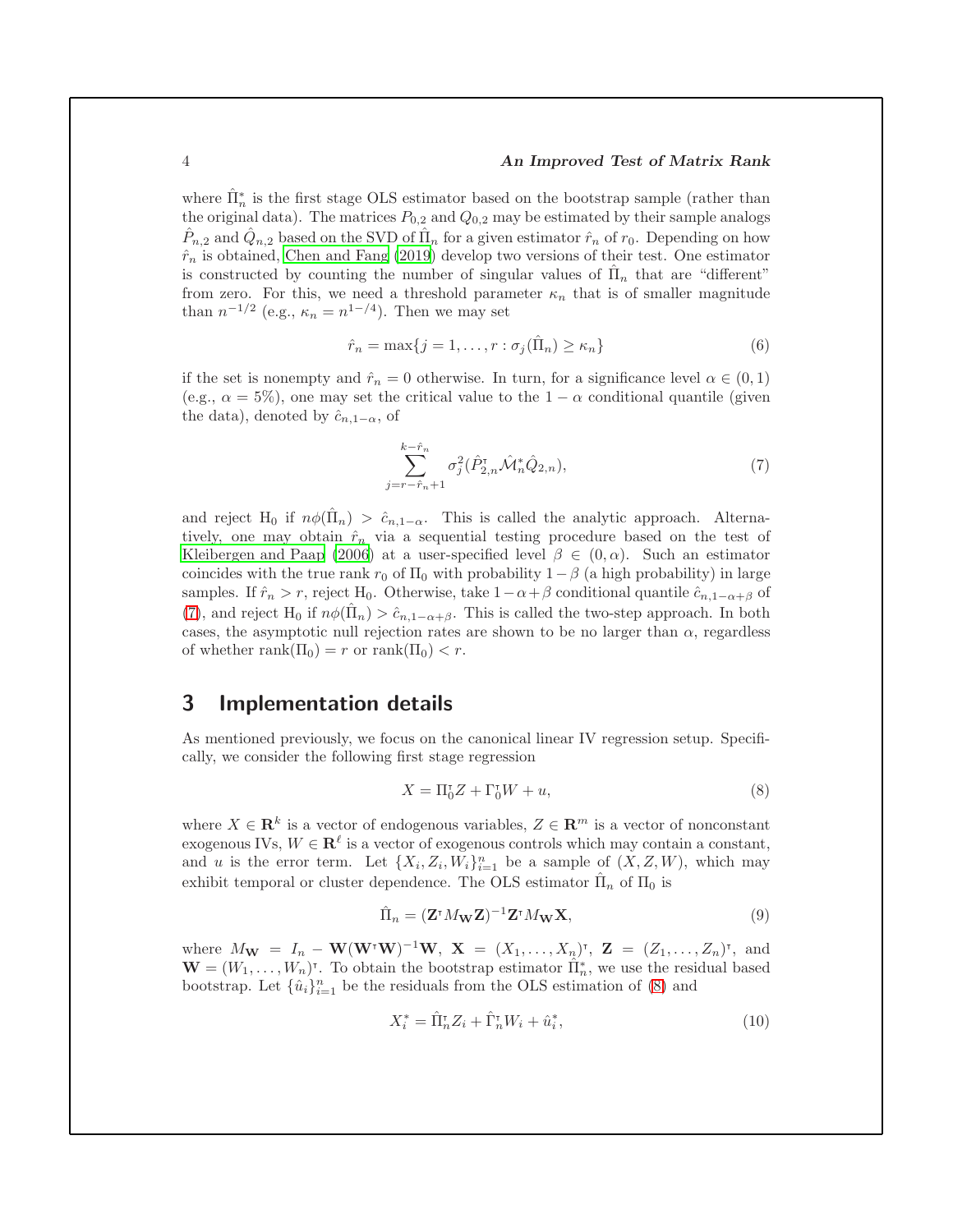where  $\hat{\Gamma}_n$  is the OLS estimator of  $\Gamma_0$  and  $\hat{u}_i^*$  is constructed as follows. In the case of independence data, we use the wild bootstrap [\(Wu 1986](#page-8-3)) by setting  $\hat{u}_i^* = \eta_i \cdot \hat{u}_i$ , where  $\{\eta_i\}_{i=1}^n$  are independent draws from  $N(0, 1)$ . In the presence of cluster dependence, we use the cluster bootstrap [\(Cameron et al. 2008\)](#page-8-4) and set  $\hat{u}_i^* = \eta_g \cdot \hat{u}_i$  for i in the g-th cluster, where  $\{\eta_g\}_{g=1}^G$  are i.i.d. random variables with  $P(\eta_g = -1) = P(\eta_g = 1) = 0.5$ and G is the number of clusters. In the case of time series with temporal dependence, we use the block bootstrap [\(Kunsch 1989\)](#page-8-5). Once a bootstrap sample  $\{X_i^*, Z_i, W_i\}_{i=1}^n$ is obtained, the bootstrap estimator  $\hat{\Pi}_n^*$  is given by

<span id="page-4-0"></span>
$$
\hat{\Pi}_n^* = (\mathbf{Z}^\intercal M_{\mathbf{W}} \mathbf{Z})^{-1} \mathbf{Z}^\intercal M_{\mathbf{W}} \mathbf{X}^*,\tag{11}
$$

where  $\mathbf{X}^* = (X_1^*, \dots, X_n^*)^{\dagger}$ .

In the following, we provide details for the implementation steps.

Step 1: Compute the estimator  $\hat{\Pi}_n$  in [\(9\)](#page-3-3) and the test statistic  $n\phi(\hat{\Pi}_n) = \sum_{j=r+1}^k \sigma_j^2(\hat{\Pi}_n)$ . Step 2: Construct the critical value for a given significance level  $\alpha \in (0,1)$ .

- (i) Obtain B bootstrap samples from the data (each of size n) according to [\(10\)](#page-3-4), compute  $\hat{\Pi}_{n,b}^*$  according to [\(11\)](#page-4-0) based on the bth bootstrap sample, and set  $\hat{\mathcal{M}}_{n,b}^* =$  $\sqrt{n}$ { $\hat{\Pi}_{n,b}^* - \hat{\Pi}_n$ }. The number B may be set to be 1000 or larger if desired.
- (ii) Construct the rank estimator  $\hat{r}_n$  for  $\Pi_0$ . For the two-step approach, choose  $\beta \in$  $(0, \alpha)$  (e.g.,  $\beta = \alpha/10$ ), sequentially test whether rank( $\Pi_0$ ) equals  $0, 1, ..., k - 1$ based on the test of [Kleibergen and Paap \(2006\)](#page-8-1) at the significance level  $\beta$ , and then let  $\hat{r}_n = j^*$  if accepting rank $(\Pi_0) = j^*$  is the first acceptance in the procedure, and  $\hat{r}_n = k$  if no acceptance occurs. If  $\hat{r}_n > r$ , reject H<sub>0</sub> and stop; otherwise, proceed to the next step. For the analytical approach, choose a small  $\kappa_n$  (e.g.,  $\tilde{\kappa}_n = n^{-1/4}$ , compute  $\hat{r}_n$  according to [\(6\)](#page-3-5), and directly proceed to the next step.
- (iii) Implement the singular value decomposition  $\hat{\Pi}_n = \hat{P}_n \hat{\Sigma}_n \hat{Q}_n^{\dagger}$  and let  $\hat{P}_{2,n}$  and  $\hat{Q}_{2,n}$ be formed by the last  $(m - \hat{r}_n)$  and  $(k - \hat{r}_n)$  columns of  $\hat{P}_n$  and  $\hat{Q}_n$  respectively.
- (iv) Compute the smallest  $k-r$  singular values of  $\hat{P}_{2,n}^{\tau} \hat{\mathcal{M}}_{n,b}^* \hat{Q}_{2,n}$  for each  $b=1,\ldots,B$ , and set the critical value to be  $|B(1 - \alpha + \beta)|$ -th (for the two-step approach) or  $|B(1 - \alpha)|$ -th (for the analytical approach) largest number in

$$
\sum_{j=r-\hat{r}_n+1}^{k-\hat{r}_n} \sigma_j^2(\hat{P}_{2,n}^{\tau}\hat{\mathcal{M}}_{n,1}^*\hat{Q}_{2,n}) , \dots , \sum_{j=r-\hat{r}_n+1}^{k-\hat{r}_n} \sigma_j^2(\hat{P}_{2,n}^{\tau}\hat{\mathcal{M}}_{n,B}^*\hat{Q}_{2,n}) . \qquad (12)
$$

Here, |a| denotes the largest integer no larger than  $a \in \mathbb{R}$ .

Step 3: Reject H<sub>0</sub> if and only if  $n\phi(\hat{\Pi}_n)$  exceeds the critical value obtained in the previous step. Note that, for the two-step approach, this step may not be necessary if the rank estimator  $\hat{r}_n$  in Step 2-(ii) is larger than r. We also stress that if the command reports the p-value of the two-step test in the second step, then the null hypothesis is rejected if and only if the *p*-value is smaller than  $\alpha - \beta$  (as opposed to  $\alpha$ ).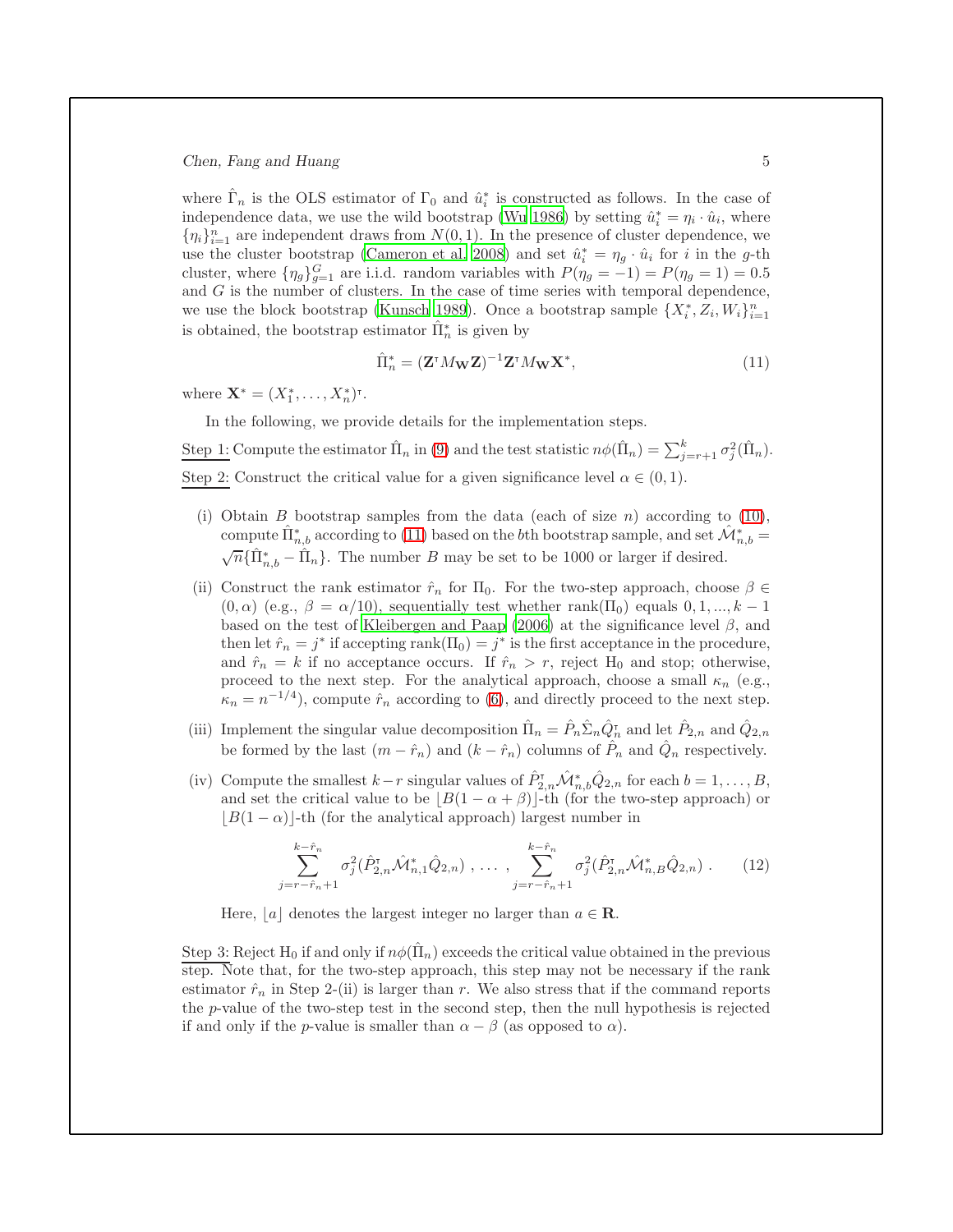# <span id="page-5-0"></span>4 Installation of the bootranktest package

The bootranktest command is available at the Statistical Software Components (SSC) archive. Our Stata package, bootranktest, can be installed from within Stata by typing ssc install bootranktest, which installs the command and the help files.

# <span id="page-5-1"></span>5 The bootranktest command

The syntax of bootranktest is as follows:

```
bootranktest (varlist1) (varlist2) [weight] [if exp] [inn range][, rank(\#) allrank numboot(\#) beta(\#) kappan(\#)blocksize(#) partial(varlist3) cluster(varname) noconstant cfa
```
#### 5.1 Description

bootranktest implements the tests described in Section [3](#page-3-0) for the hypothesis in [\(1\)](#page-1-1), where  $\Pi_0$  is the matrix of population coefficients in [\(8\)](#page-3-2) and r is the hypothesized rank which may be specified in the option  $\text{rank}(\#)$  by user if necessary. To use this command, the user must specify two sets of variables in  $(8)$ : varlist1 consists of variables in Z and *varlist2* consists of variables in X. A third set of variables, *varlist3*, may be specified to include non-constant variables in W as the intput for the option  $partial(varlist3)$ . The command allows *varlist3* to be empty, in which case  $W$  consists of only the constant unless the option nonconstant is specified. In the default case,  $r = k - 1$ ,  $B = 1000$ ,  $\kappa_n = n^{-1/4}$ ,  $\beta = 0.05/10$ , the wild bootstrap is implemented, and the result for the two-step approach is reported. The user may specify the cfa option to see the result for the analytical approach.

#### 5.2 Options

- rank(#) specifies the hypothesized rank r, with default value  $k-1$ . Note that the value of  $r$  must be strictly less than  $k$ .
- <u>all</u>rank instructs the command to report all the results for  $r = 0, \ldots, k 1$ .
- $\frac{\text{number of}}{\text{number of}}$  specifies the number of bootstrap samples, with default value 1000. In the default case, the command implements the wild bootstrap.
- **beta**(#) specifies the value of  $\beta$  that is needed to obtain  $\hat{r}_n$  for the two-step approach, with default value 0.05/10.
- **k**appan(#) specifies the value of  $\kappa_n$  that is needed to obtain  $\hat{r}_n$  for the analytical approach, with default value  $n^{-1/4}$ .
- blocksize( $#$ ) specifies the block size for block bootstrap that is implemented in the case of time series with serial dependence.

 $partial(varlist3)$  specifies the nonconstant variables in W.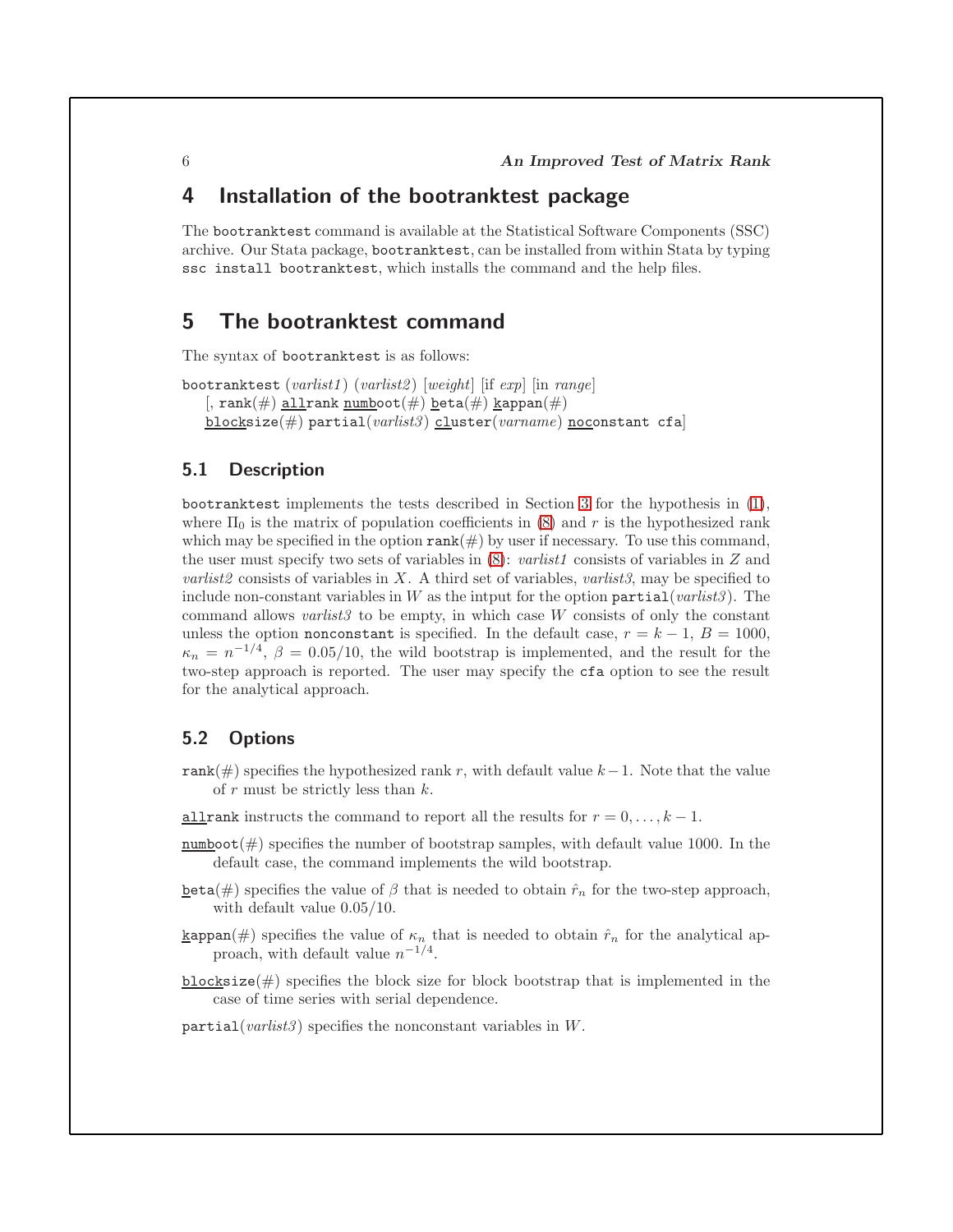cluster(varname) specifies the variable by which the observations are clustered. With this option specified, the command implements the cluster bootstrap.

noconstant indicates that no constant variable is included in W.

cfa instructs the command to report the result for the analytical approach, in addition to the result for the two-step approach.

#### 5.3 Stored results

bootranktest stores the following in r():

```
Scalars
```

|          | $r(cfa_T)$             | Test statistic for the analytical approach                  |
|----------|------------------------|-------------------------------------------------------------|
|          | $r$ (cfa_Pvalue)       | The p-value for the analytical approach                     |
|          | $r$ (cfa_Rankestimate) | $\hat{r}_n$ for the analytical approach                     |
|          | $r$ (cft_Teststat)     | Test statistic in the second step of the two-step approach, |
|          |                        | if rejection does not occur in the first step               |
|          | $r$ (cft_Pvalue)       | The p-value in the second step of the two-step approach,    |
|          |                        | if rejection does not occur in the first step               |
|          | $r$ (cft_Rankestimate) | $\hat{r}_n$ for the two-step approach                       |
| Matrices |                        |                                                             |
|          | $r(cfa_rkmatrix)$      | Collection of the <b>allrank</b> results for the analytical |
|          |                        | approach                                                    |
|          | $r(cft_rkmatrix)$      | Collection of the <b>allrank</b> results for the two-step   |
|          |                        | approach                                                    |
| Macros   |                        |                                                             |
|          | $r$ (cmd)              | Improved test of matrix rank (name)                         |

# <span id="page-6-0"></span>6 Examples

We provide an example of tests for under-identification of the Klein consumption equation using the built-in Stata dataset klein.dta to demonstrate the basic functionality of the bootranktest command, and to compare to the Kleibergen-Paap test, which is implemented by the ranktest command [\(Kleibergen et al. 2020\)](#page-8-6). The Klein dataset consists of 22 time series observations (year 1920-1941), and out of this dataset, the variables of interests are consumption (consump), private profits (profits), total US wage bill (wagetot), government spending (govt), indirect bus taxes plus net export  $(tanet x)$ , calendar year minus 1931 (year), government wage bill (wagegovt), lagged value of capital stock (capital1), and total income/demand (totinc).

For reference, the Klein consumption equation is given as follows:

$$
consump_t = \beta_0 + \beta_1 \cdot profits_{t-1} + \beta_2 \cdot profits_t + \beta_3 \cdot wage tot_t + e_t,
$$
\n(13)

for  $t = 2, \ldots, 22$ , in which the lagged  $\text{profits}_{t-1}$  is assumed to be the exogenous regressor, and  $profit_{t}$  and  $wagetot_{t}$  are assumed to be the endogenous regressors. The instruments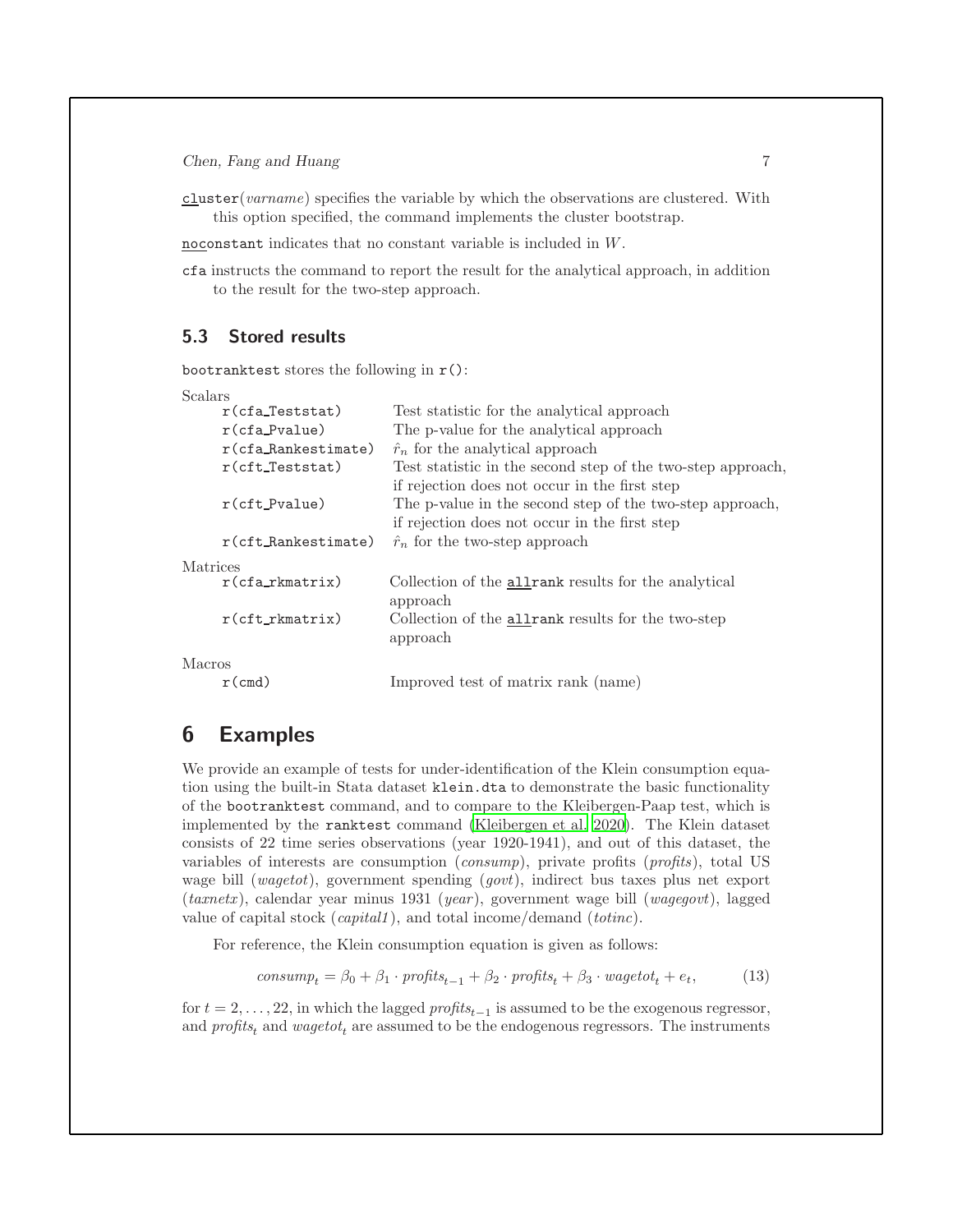#### 8 **An Improved Test of Matrix Rank**

for endogenous regressors are  $govt_t$ ,  $taxnetx_t$ ,  $year_t$ ,  $wagegovt_t$ ,  $capitalt_t$ , and  $totinc_{t-1}$ , along with  $\text{profits}_{t-1}$  and the constant as the included exogenous regressors.

Suppose that the goal is to test the relevance condition for the endogenous variables and IV's. Specifically, consider the first stage equation:

$$
\begin{bmatrix}\n\text{profits}_{t} \\
\text{wagetot}_{t}\n\end{bmatrix} = \Pi_{0}^{\text{target}} \begin{bmatrix}\n\text{growth} \\
\text{year}_{t} \\
\text{wagegovt}_{t} \\
\text{capital1}_{t} \\
\text{totinc}_{t-1}\n\end{bmatrix} + \Gamma_{0}^{\text{t}} \begin{bmatrix}\n1 \\
\text{profitsl}_{t-1}\n\end{bmatrix} + u_{t},\n\tag{14}
$$

and the null hypothesis is

<span id="page-7-0"></span>
$$
H_0: rank(\Pi_0) \leq 1.
$$
\n<sup>(15)</sup>

To import and prepare the data for for the use of time series operators, one uses the following commands:

```
. webuse klein, clear
. tsset yr
    time variable: yr, 1920 to 1941
            delta: 1 unit
```
The bootranktest results are:

```
. bootranktest (govt taxnet year wagegovt capital1 L.totinc) (profits wagetot) ///
                 > , partial(L.profits) cfa
Test statistic in the second step of the two-step approach = 8.1005329
The p-value in the second step of the two-step approach = .031
(Note: the null hypothesis is rejected at alpha level if the p-value is smaller
> than alpha-.005).
Test statistic for the analytical approach = 8.1005329
The p-value for the analytical approach = .632
```
The two-step approach yields a p-value that rejects  $H_0$  in [\(15\)](#page-7-0) at 5% level, while the analytical approach yields a p-value that fail to reject the null at 5% level

Next, we change [\(15\)](#page-7-0) to

<span id="page-7-1"></span>
$$
H_0: rank(\Pi_0) = 0.
$$
\n<sup>(16)</sup>

In addition, we assume first order lag, then the bootranktest results are

```
. bootranktest (govt taxnet year wagegovt capital1 L.totinc) (profits wagetot) ///
                  > , partial(L.profits) block(2) cfa rank(0)
Test statistic in the second step of the two-step approach = 69.488582
The p-value in the second step of the two-step approach = .63(Note: the null hypothesis is rejected at alpha level if the p-value is smaller
> than alpha-.005).
Test statistic for the analytical approach = 69.488582
The p-value for the analytical approach = .63
```